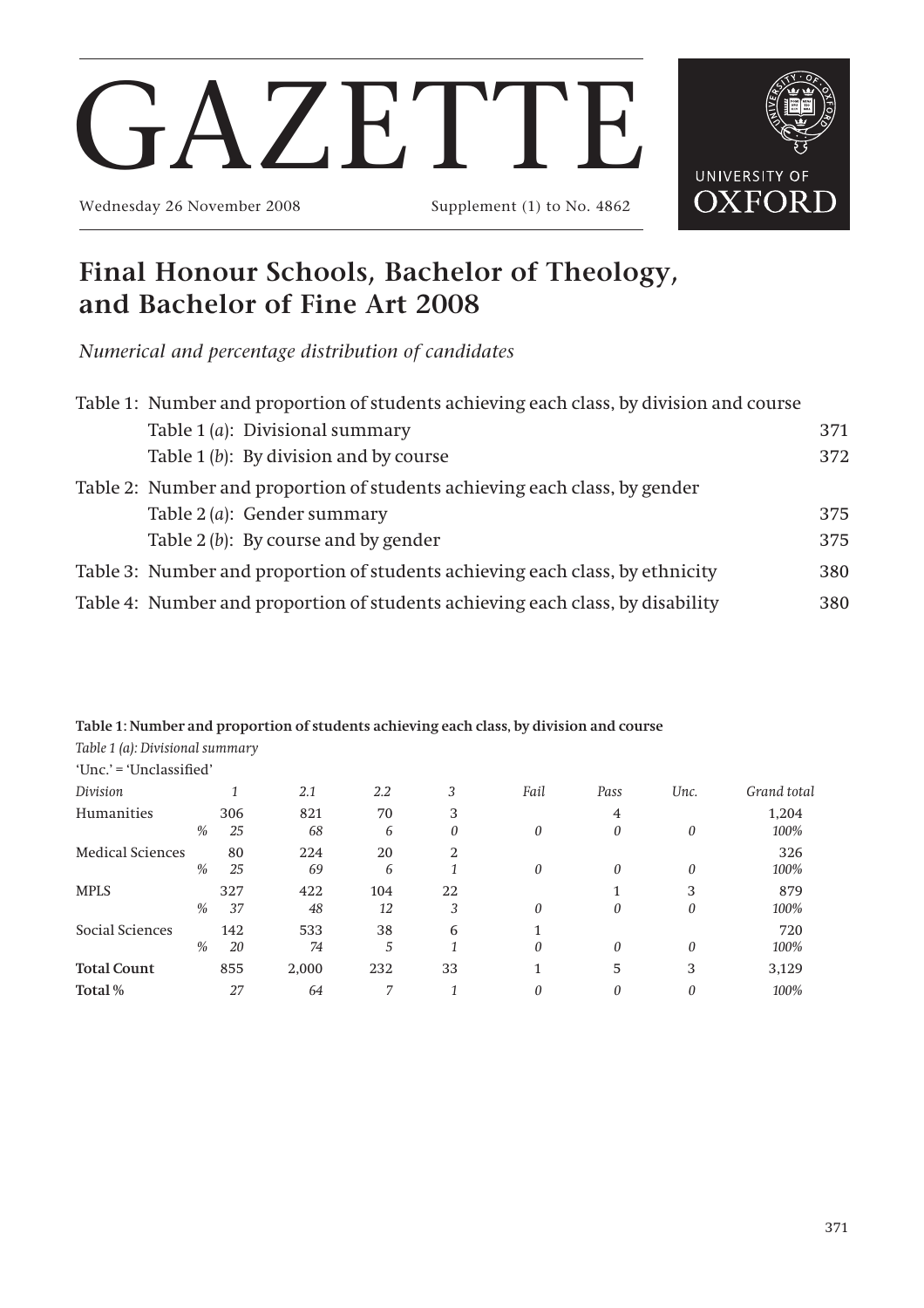| Unc. = Unclassified                       |      |                |                     |                  |                       |                  |                  |                  |                      |
|-------------------------------------------|------|----------------|---------------------|------------------|-----------------------|------------------|------------------|------------------|----------------------|
| Course                                    |      | 1              | 2.1                 | 2.2              | 3                     | Fail             | Pass             | Unc.             | Grand total          |
| <b>HUMANITIES DIVISION</b>                |      |                |                     |                  |                       |                  |                  |                  |                      |
| <b>BA Ancient &amp; Modern History</b>    |      | 9              | 15                  |                  |                       |                  |                  |                  | 24                   |
|                                           | $\%$ | 38             | 63                  | $\boldsymbol{0}$ | 0                     | $\boldsymbol{0}$ | $\boldsymbol{0}$ | $\boldsymbol{0}$ | 100%                 |
| BA Classical Arch & Ancient History       |      | 3              | 11                  |                  |                       |                  |                  |                  | 14                   |
|                                           | %    | 21             | 79                  | $\boldsymbol{0}$ | 0                     | 0                | $\boldsymbol{0}$ | 0                | 100%                 |
| BA Classics & English (3 Year)            |      | 3              | 5                   |                  |                       |                  |                  |                  | 8                    |
|                                           | $\%$ | 38             | 63                  | $\boldsymbol{0}$ | 0                     | 0                | $\boldsymbol{0}$ | 0                | 100%                 |
| BA Classics & English (4 Year)            |      |                | $\mathbf{1}$        |                  |                       |                  |                  |                  | 1                    |
|                                           | $\%$ | 0              | 100                 | $\boldsymbol{0}$ | 0                     | 0                | $\boldsymbol{0}$ | 0                | 100%                 |
| BA Classics & Mod Langs                   |      | 2              | 9                   |                  |                       |                  |                  |                  | 11                   |
|                                           | $\%$ | 18             | 82                  | $\boldsymbol{0}$ | 0                     | 0                | $\boldsymbol{0}$ | 0                | 100%                 |
| <b>BA Classics &amp; Oriental Studies</b> |      | $\mathbf{1}$   | $\overline{2}$      |                  |                       |                  |                  |                  | 3                    |
|                                           | $\%$ | 33             | 67                  | $\boldsymbol{0}$ | 0                     | 0                | $\boldsymbol{0}$ | 0                | 100%                 |
| BA English & Mod Langs                    |      | 8              | 7                   | $\mathbf{1}$     |                       |                  |                  |                  | 16                   |
|                                           | $\%$ | 50             | 44                  | 6                | 0                     | 0                | $\boldsymbol{0}$ | 0                | 100%                 |
| BA English Language & Literature          |      | 51             | 179                 | 5                | 1                     |                  | 2                |                  | 238                  |
|                                           | $\%$ | 21             | 75                  | $\overline{2}$   | $\boldsymbol{\theta}$ | 0                | $\mathbf{1}$     | 0                | 100%                 |
| BA Euro & Mid East Langs                  |      | 3              | 5                   |                  |                       |                  |                  |                  | 8                    |
|                                           | $\%$ | 38             | 63                  | $\boldsymbol{0}$ | 0                     | 0                | $\boldsymbol{0}$ | 0                | 100%                 |
|                                           |      |                |                     |                  |                       |                  |                  |                  | 5                    |
| <b>BA History</b>                         | $\%$ | 0              | 5<br>100            | $\boldsymbol{0}$ | $\boldsymbol{0}$      | 0                | $\boldsymbol{0}$ | 0                | 100%                 |
|                                           |      |                |                     |                  |                       |                  |                  |                  |                      |
| <b>BA History &amp; Politics</b>          | $\%$ |                | $\mathbf{1}$<br>100 | $\boldsymbol{0}$ |                       | 0                | $\theta$         | 0                | $\mathbf{1}$<br>100% |
|                                           |      | 0              |                     |                  | 0                     |                  |                  |                  |                      |
| <b>BA History of Art</b>                  |      | 4              | 8                   |                  |                       |                  |                  |                  | 12                   |
|                                           | $\%$ | 33             | 67                  | $\boldsymbol{0}$ | 0                     | 0                | $\theta$         | 0                | 100%                 |
| BA Lit Hum-Course 1                       |      | 28             | 62                  | 7                |                       |                  | 2                |                  | 99                   |
|                                           | $\%$ | 28             | 63                  | 7                | 0                     | 0                | $\overline{2}$   | 0                | 100%                 |
| BA Lit Hum-Course 2                       |      | 1              | 5                   | 2                |                       |                  |                  |                  | 8                    |
|                                           | $\%$ | 13             | 63                  | 25               | 0                     | 0                | $\boldsymbol{0}$ | 0                | 100%                 |
| BA Mod Hist & Mod Langs                   |      | 5              | 17                  |                  |                       |                  |                  |                  | 22                   |
|                                           | $\%$ | 23             | 77                  | $\boldsymbol{0}$ | 0                     | 0                | $\boldsymbol{0}$ | 0                | 100%                 |
| <b>BA</b> Mod Langs                       |      | 52             | 107                 | 18               |                       |                  |                  |                  | 177                  |
|                                           | $\%$ | 29             | 60                  | 10               | 0                     | 0                | $\boldsymbol{0}$ | 0                | 100%                 |
| <b>BA Modern History</b>                  |      | 64             | 181                 | 9                | $\mathbf{1}$          |                  |                  |                  | 255                  |
|                                           | $\%$ | $25\,$         | $71\,$              | $\overline{4}$   | $\boldsymbol{0}$      | 0                | $\boldsymbol{0}$ | $\boldsymbol{0}$ | 100%                 |
| BA Modern History & Economics             |      | $\,2$          | 5                   | 1                |                       |                  |                  |                  | 8                    |
|                                           | $\%$ | 25             | 63                  | 13               | $\boldsymbol{0}$      | $\boldsymbol{0}$ | $\boldsymbol{0}$ | $\boldsymbol{0}$ | 100%                 |
| BA Modern History & English               |      | 3              | $\overline{4}$      |                  |                       |                  |                  |                  | 7                    |
|                                           | $\%$ | 43             | 57                  | $\boldsymbol{0}$ | $\boldsymbol{0}$      | $\boldsymbol{0}$ | $\boldsymbol{0}$ | $\boldsymbol{0}$ | 100%                 |
| <b>BA Modern History &amp; Politics</b>   |      | 13             | 37                  | 3                |                       |                  |                  |                  | 53                   |
|                                           | $\%$ | $25\,$         | 70                  | 6                | 0                     | 0                | $\boldsymbol{0}$ | 0                | 100%                 |
| <b>BA</b> Music                           |      | 15             | 41                  | $\boldsymbol{7}$ | 1                     |                  |                  |                  | 64                   |
|                                           | $\%$ | 23             | 64                  | $11\,$           | $\sqrt{2}$            | 0                | $\boldsymbol{0}$ | 0                | 100%                 |
| BA Philosophy & Mod Langs                 |      | 5              | 11                  | 1                |                       |                  |                  |                  | 17                   |
|                                           | $\%$ | 29             | 65                  | 6                | $\boldsymbol{0}$      | 0                | $\boldsymbol{0}$ | 0                | 100%                 |
| BA Philosophy & Theology                  |      | $\overline{4}$ | 17                  | 3                |                       |                  |                  |                  | 24                   |
|                                           | $\%$ | 17             | $71\,$              | 13               | $\boldsymbol{0}$      | $\boldsymbol{0}$ | $\boldsymbol{0}$ | 0                | 100%                 |
| <b>BA Theology</b>                        |      | 7              | 44                  | $\sqrt{2}$       |                       |                  |                  |                  | 53                   |
|                                           | $\%$ | 13             | 83                  | $\overline{4}$   | $\boldsymbol{0}$      | $\boldsymbol{0}$ | $\boldsymbol{0}$ | 0                | 100%                 |
| <b>BFA Fine Art</b>                       |      | 3              | 12                  | 5                |                       |                  |                  |                  | 20                   |
|                                           | $\%$ | 15             | $60\,$              | $25\,$           | $\boldsymbol{0}$      | $\boldsymbol{0}$ | $\boldsymbol{0}$ | 0                | 100%                 |
| <b>BTh Theology</b>                       |      | $\mathbf{1}$   | $\overline{4}$      | 5                |                       |                  |                  |                  | $10\,$               |
|                                           | $\%$ | $10\,$         | 40                  | 50               | 0                     | $\boldsymbol{0}$ | $\boldsymbol{0}$ | 0                | 100%                 |
| <b>BA Oriental Studies (4 Year)</b>       |      | 18             | $20\,$              | $\mathbf{1}$     |                       |                  |                  |                  | 39                   |
|                                           | $\%$ | $\sqrt{46}$    | 51                  | $\mathfrak{Z}$   | $\boldsymbol{0}$      | $\boldsymbol{0}$ | $\boldsymbol{0}$ | 0                | 100%                 |
|                                           |      |                |                     |                  |                       |                  |                  |                  |                      |

*Table 1 (b): Number and proportion of students achieving each class, by division and by course*  $'Unc' = 'Unclascified'$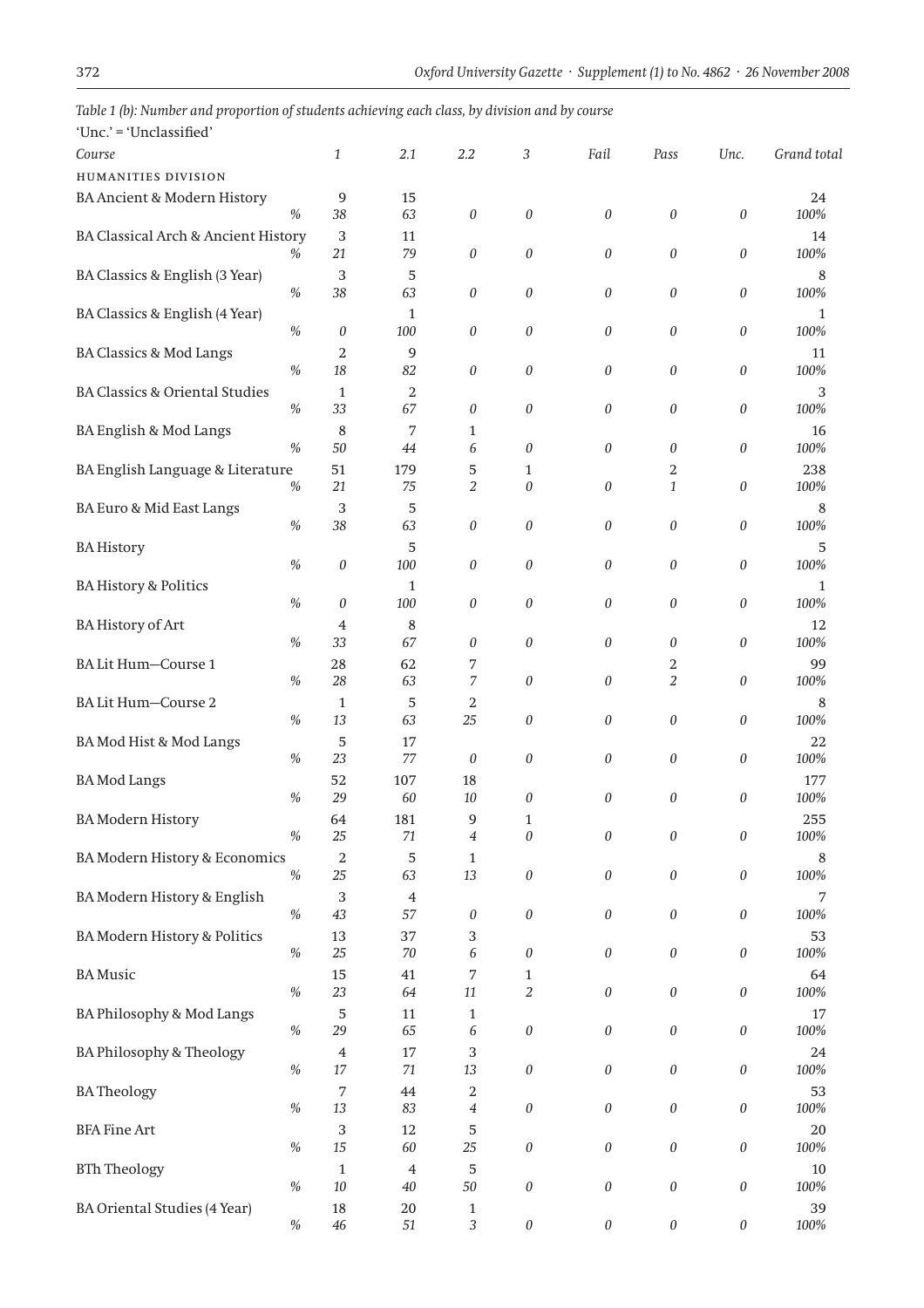| Course<br>1                                                          | 2.1                    | 2.2            | 3                   | Fail             | Pass                      | Unc.                  |              |
|----------------------------------------------------------------------|------------------------|----------------|---------------------|------------------|---------------------------|-----------------------|--------------|
|                                                                      |                        |                |                     |                  |                           |                       | Grand total  |
| <b>BA Oriental Studies (3 Year)</b><br>$\mathbf{1}$                  | 6                      |                |                     |                  |                           |                       | 7            |
| $\%$<br>14                                                           | 86                     | $\theta$       | 0                   | 0                | $\theta$                  | $\boldsymbol{0}$      | 100%         |
| Humanities totals<br>306                                             | 821                    | 70             | 3                   |                  | $\overline{4}$            |                       | 1,204        |
| Humanities percentages %<br>25                                       | 68                     | 6              | $\theta$            | 0                | $\theta$                  | $\boldsymbol{0}$      | 100%         |
| MEDICAL SCIENCES DIVISION                                            |                        |                |                     |                  |                           |                       |              |
| <b>BA Experimental Psychology</b><br>12                              | 40                     | 1              |                     |                  |                           |                       | 53           |
| $\%$<br>23                                                           | 75                     | $\overline{2}$ | $\theta$            | $\theta$         | $\theta$                  | $\boldsymbol{0}$      | 100%         |
| <b>BA Physiological Sciences</b><br>$\overline{4}$                   | 7                      | 1              |                     |                  |                           |                       | 12           |
| $\frac{0}{0}$<br>33                                                  | 58                     | 8              | $\boldsymbol{0}$    | 0                | $\theta$                  | $\boldsymbol{0}$      | 100%         |
| BA Psych, Phil & Physiology<br>6                                     | 21                     | 3              |                     |                  |                           |                       | 30           |
| $\%$<br>20                                                           | $70\,$                 | $10\,$         | $\theta$            | 0                | $\theta$                  | $\boldsymbol{0}$      | 100%         |
| M.Biochem Molecular & Cell Biochem<br>23                             | 48                     | 10             | 2                   |                  |                           |                       | 83           |
| 28<br>%                                                              | 58                     | $12\,$         | 2                   | 0                | $\theta$                  | $\boldsymbol{0}$      | 100%         |
| <b>BA Medical Sciences</b><br>35                                     | 108                    | 5              |                     |                  |                           |                       | 148          |
| $\%$<br>24                                                           | 73                     | 3              | 0                   | 0                | $\theta$                  | $\boldsymbol{0}$      | 100%         |
| <b>Medical Sciences totals</b><br>80                                 | 224                    | 20             | 2                   |                  |                           |                       | 326          |
| Medical Sciences percentages %<br>25                                 | 69                     | 6              | $\mathbf{1}$        | 0                | $\theta$                  | $\boldsymbol{0}$      | 100%         |
| MATHEMATICAL, PHYSICAL AND LIFE SCIENCES DIVISION                    |                        |                |                     |                  |                           |                       |              |
| 32<br><b>BA Biological Sciences</b>                                  | 54                     | 7              |                     |                  |                           |                       | 93           |
| $\frac{0}{0}$<br>34                                                  | 58                     | 8              | 0                   | 0                | $\theta$                  | $\boldsymbol{0}$      | 100%         |
| <b>BA Computer Science</b><br>$\mathbf{1}$                           | 4                      | 2              | 2                   |                  |                           |                       | 9            |
| $\%$<br>11                                                           | 44                     | 22             | 22                  | 0                | $\theta$                  | $\boldsymbol{0}$      | 100%         |
| BA Engineering & Computing                                           |                        |                |                     |                  | 1                         |                       | 1            |
| Science<br>$\%$<br>$\boldsymbol{0}$                                  | $\boldsymbol{0}$       | $\theta$       | $\boldsymbol{0}$    | 0                | 100                       | $\theta$              | 100%         |
| <b>BA Engineering Science</b>                                        |                        |                |                     |                  |                           | 2                     | 2            |
| $\%$<br>$\boldsymbol{0}$                                             | $\boldsymbol{0}$       | 0              | $\theta$            | 0                | 0                         | $100\,$               | 100%         |
| <b>BA Geology</b>                                                    |                        | 1              |                     |                  |                           |                       | 1            |
| $\frac{0}{0}$<br>$\theta$                                            | 0                      | 100            | $\boldsymbol{0}$    | 0                | 0                         | $\boldsymbol{0}$      | 100%         |
| <b>BA Materials Science</b>                                          |                        |                |                     |                  |                           | $\mathbf{1}$          | $\mathbf{1}$ |
| $\%$<br>$\theta$                                                     | $\theta$               | 0              | 0                   | 0                | $\theta$                  | 100                   | 100%         |
| <b>BA</b> Mathematics <sup>1</sup><br>10                             | 32                     | 8              | 4<br>$\overline{7}$ |                  |                           |                       | 54           |
| $\%$<br>19                                                           | 59                     | 15             |                     | 0                | $\theta$                  | 0                     | 100%         |
| BA Mathematics & Computer<br>3<br>Science <sup>1</sup><br>50<br>$\%$ | $\mathbf{1}$<br>$17\,$ | 2<br>33        | $\boldsymbol{0}$    | 0                | 0                         | $\boldsymbol{0}$      | 6<br>100%    |
|                                                                      |                        |                |                     |                  |                           |                       |              |
| BA Mathematics & Philosophy <sup>1</sup><br>2<br>$\%$<br>40          | 3<br>60                | 0              | 0                   | 0                | $\boldsymbol{\mathit{0}}$ | $\boldsymbol{0}$      | 5<br>100%    |
| BA Mathematics & Statistics <sup>1</sup>                             | 7                      |                |                     |                  |                           |                       | 19           |
| 8<br>$\%$<br>42                                                      | 37                     | 4<br>21        | 0                   | 0                | $\theta$                  | $\boldsymbol{0}$      | 100%         |
| <b>BA Physics</b><br>11                                              | 36                     | 18             | 5                   |                  |                           |                       | 70           |
| $\%$<br>16                                                           | 51                     | 26             | 7                   | 0                | $\boldsymbol{0}$          | $\boldsymbol{0}$      | 100%         |
| M.Chem Chemistry<br>71                                               | 73                     | 14             | 2                   |                  |                           |                       | 160          |
| $\%$<br>44                                                           | 46                     | 9              | 1                   | 0                | $\theta$                  | $\it{0}$              | 100%         |
| M.Comp.Sci Computer Science<br>7                                     | 2                      | 2              | $\mathbf{1}$        |                  |                           |                       | 12           |
| $\%$<br>58                                                           | 17                     | $17\,$         | 8                   | 0                | 0                         | $\it{0}$              | 100%         |
| M.Earth.Sci Earth Sciences<br>7                                      | $17\,$                 | 4              |                     |                  |                           |                       | 28           |
| $\%$<br>25                                                           | 61                     | 14             | $\boldsymbol{0}$    | 0                | 0                         | $\boldsymbol{\theta}$ | 100%         |
| M.Eng Engineering & Computing<br>2                                   | 2                      | 4              |                     |                  |                           |                       | 8            |
| $\%$<br>$25\,$<br>Science                                            | $25\,$                 | $50\,$         | 0                   | 0                | 0                         | $\it{0}$              | 100%         |
| M.Eng Engineering Science<br>46                                      | 41                     | 15             | 7                   |                  |                           |                       | 109          |
| %<br>42                                                              | 38                     | 14             | 6                   | 0                | 0                         | $\boldsymbol{0}$      | 100%         |
| M.Eng Engineering, Econ &<br>7                                       | 13                     | 3              | $\mathbf{1}$        |                  |                           |                       | 24           |
| Management<br>29<br>%                                                | 54                     | 13             | 4                   | $\boldsymbol{0}$ | $\boldsymbol{0}$          | $\boldsymbol{\theta}$ | 100%         |

 $^{\rm 1}$  Refers only to those students who have not gone on to Part C.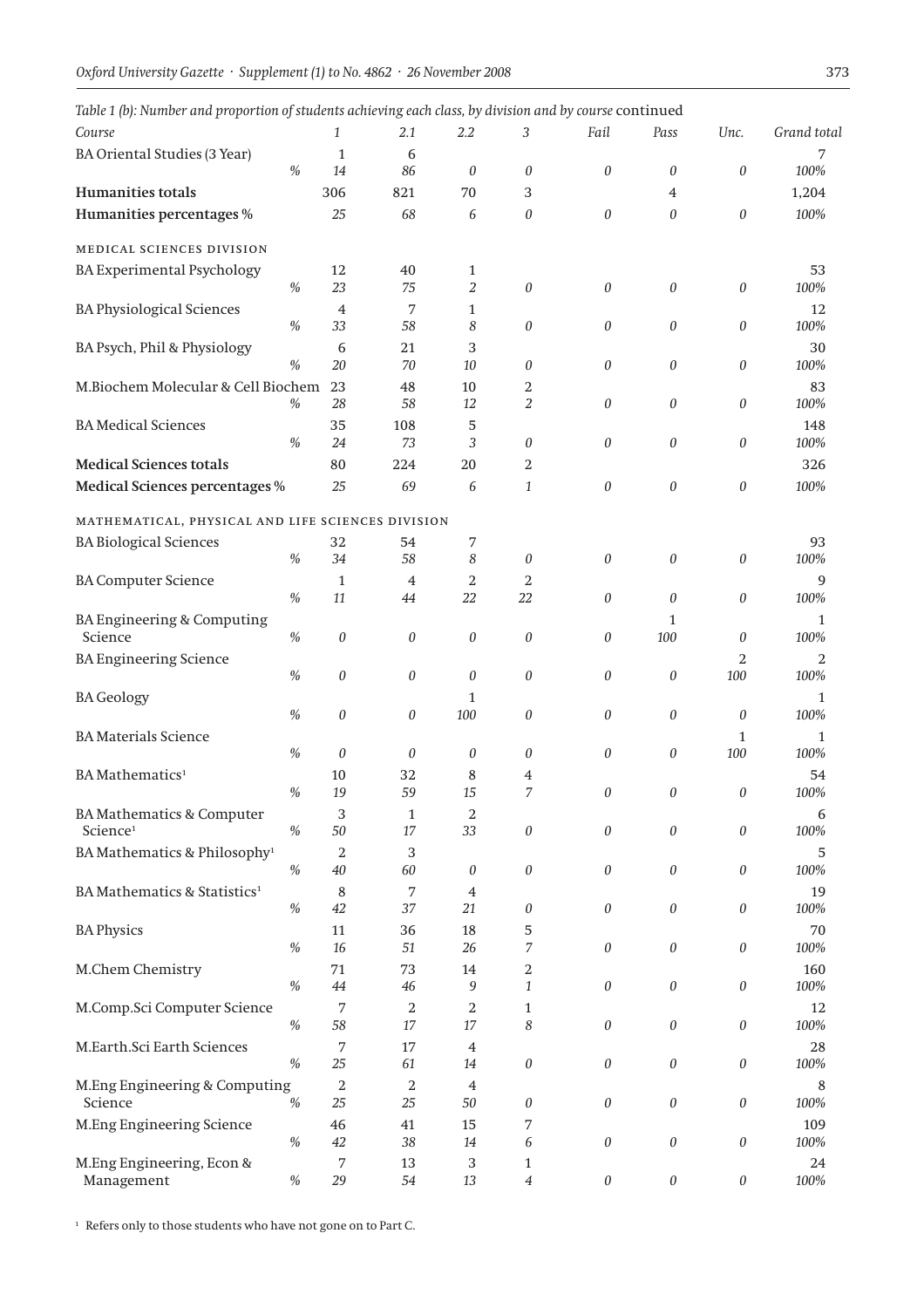| Course                                                    |               | 1              | 2.1                  | $2.2\,$          | 3                | Fail             | Pass             | Unc.                      | Grand total |
|-----------------------------------------------------------|---------------|----------------|----------------------|------------------|------------------|------------------|------------------|---------------------------|-------------|
| M.Eng Materials Science                                   |               | 5              | 11                   | 3                |                  |                  |                  |                           | 19          |
|                                                           | $\%$          | 26             | 58                   | 16               | 0                | $\theta$         | 0                | 0                         | 100%        |
| M.Eng Materials, Econ &                                   |               | 1              | 3                    |                  |                  |                  |                  |                           | 4           |
| Management                                                | %             | 25             | 75                   | 0                | $\boldsymbol{0}$ | $\boldsymbol{0}$ | 0                | $\boldsymbol{0}$          | 100%        |
| M.Math Mathematics <sup>2</sup>                           |               | 41             | 46                   | 8                |                  |                  |                  |                           | 95          |
|                                                           | $\frac{0}{0}$ | 43             | 48                   | 8                | $\theta$         | $\boldsymbol{0}$ | 0                | 0                         | $100\%$     |
| M.Math Mathematics & Statistics <sup>2</sup>              | $\%$          | $\overline{4}$ | 5                    | 5                |                  |                  |                  |                           | 14          |
|                                                           |               | 29             | 36                   | 36               | 0                | $\boldsymbol{0}$ | 0                | 0                         | 100%        |
| M.Math.Comp.Sci Maths &<br>Comp Science <sup>2</sup>      | $\%$          | 6<br>60        | $\overline{4}$<br>40 | 0                | $\boldsymbol{0}$ | $\boldsymbol{0}$ | 0                | 0                         | 10<br>100%  |
| M.Math.Phil Mathematics &                                 |               | 12             | 5                    | 2                |                  |                  |                  |                           | 19          |
| Philosophy <sup>2</sup>                                   | $\%$          | 63             | 26                   | 11               | $\theta$         | $\boldsymbol{0}$ | 0                | 0                         | 100%        |
| <b>M.Phys Physics</b>                                     |               | 47             | 54                   | 2                |                  |                  |                  |                           | 103         |
|                                                           | $\%$          | 46             | 52                   | 2                | $\theta$         | $\boldsymbol{0}$ | 0                | 0                         | 100%        |
| M.Phys.Phil Physics & Philosophy                          |               | $\overline{4}$ | 9                    |                  |                  |                  |                  |                           | 13          |
|                                                           | $\%$          | 31             | 69                   | 0                | $\boldsymbol{0}$ | $\boldsymbol{0}$ | $\boldsymbol{0}$ | 0                         | 100%        |
| Mathematical, Physical and Life<br><b>Sciences totals</b> |               | 327            | 422                  | 104              | 22               |                  | $\mathbf{1}$     | 3                         | 879         |
| Mathematical, Physical and Life<br>Sciences percentages % |               | 37             | 48                   | 12               | 3                | $\boldsymbol{0}$ | 0                | 0                         | 100%        |
| SOCIAL SCIENCES DIVISION                                  |               |                |                      |                  |                  |                  |                  |                           |             |
| BA Archaeology & Anthropology                             |               | 7              | 13                   |                  |                  |                  |                  |                           | 20          |
|                                                           | $\%$          | 35             | 65                   | 0                | $\theta$         | $\boldsymbol{0}$ | 0                | 0                         | 100%        |
| BA Economics & Management                                 |               | 24             | 63                   | 6                |                  |                  |                  |                           | 93          |
|                                                           | $\%$          | 26             | 68                   | 6                | $\theta$         | $\boldsymbol{0}$ | 0                | 0                         | 100%        |
| <b>BA Geography</b>                                       |               | 20             | 68                   | 3                |                  |                  |                  |                           | 91          |
|                                                           | $\%$          | 22             | 75                   | 3                | $\boldsymbol{0}$ | $\boldsymbol{0}$ | $\boldsymbol{0}$ | 0                         | 100%        |
| <b>BA Human Sciences</b>                                  |               | 5              | 25                   | 2                |                  |                  |                  |                           | 32          |
|                                                           | $\frac{0}{0}$ | 16             | 78                   | 6                | 0                | $\boldsymbol{0}$ | 0                | 0                         | 100%        |
| <b>BA</b> Jurisprudence                                   |               | 34             | 147                  | 17               | 6                | 1                |                  |                           | 205         |
|                                                           | $\%$          | 17             | 72                   | 8                | 3                | 0                | 0                | 0                         | 100%        |
| BA Jurisprudence (with Law in                             |               | 7              | 25                   | 1                |                  |                  |                  |                           | 33          |
| Europe)                                                   | $\%$          | 21             | 76                   | 3                | $\boldsymbol{0}$ | $\boldsymbol{0}$ | 0                | 0                         | 100%        |
| BA Phil, Politics & Econ                                  |               | 45             | 192                  | 9                |                  |                  |                  |                           | 246         |
|                                                           | $\%$          | $18\,$         | 78                   | $\overline{4}$   | $\theta$         | $\boldsymbol{0}$ | $\theta$         | $\boldsymbol{0}$          | 100%        |
| <b>Social Sciences totals</b>                             |               | 142            | 533                  | 38               | 6                | 1                |                  |                           | 720         |
| Social Sciences percentages %                             |               | $20\,$         | 74                   | 5                | $\mathbf{1}$     | $\boldsymbol{0}$ | 0                | $\boldsymbol{\mathit{0}}$ | 100%        |
| <b>OVERALL TOTALS</b>                                     |               | 855            | 2,000                | 232              | 33               | $\mathbf{1}$     | 5                | 3                         | 3,129       |
| <b>OVERALL PERCENTAGES %</b>                              |               | $27\,$         | 64                   | $\boldsymbol{7}$ | $\mathbf{1}$     | $\boldsymbol{0}$ | 0                | 0                         | 100%        |

*Table 1 (b): Number and proportion of students achieving each class, by division and by course* continued

<sup>2</sup> In line with the policy agreed by the Educational, Policy and Standards Committee in Trinity Term 2008, the proportion of students achieving a particular class in the M.Math and joint four-year courses in Mathematics is calculated as a weighted average of their mark in Parts A and B (50%) and Part C (50%).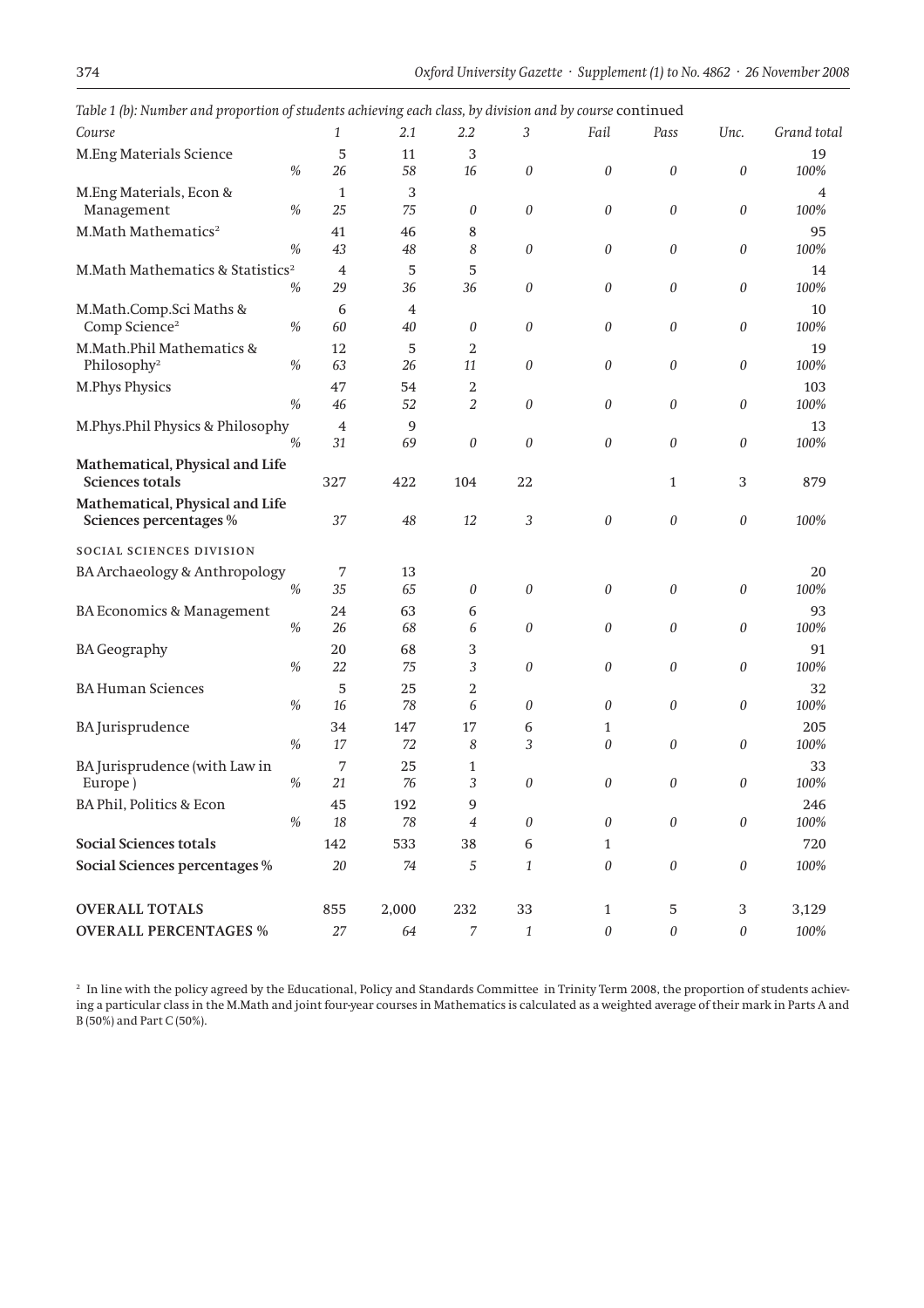### **Table 2: Number and proportion of students achieving each class, by gender**

*Table 2 (a): Gender summary*

'Unc.' = 'Unclassified'

|                    |      |     | 2.1   | 2.2 | 2  | Fail | Pass | Unc. | Grand total |
|--------------------|------|-----|-------|-----|----|------|------|------|-------------|
| Female             |      | 335 | 1,011 | 108 | 6  |      | 4    |      | 1,465       |
|                    | %    | 23  | 69    |     | 0  |      | 0    |      | 100%        |
| Male               |      | 520 | 989   | 124 | 27 |      |      | 3    | 1,664       |
|                    | $\%$ | 31  | 59    |     |    |      | 0    | 0    | 100%        |
| <b>Total Count</b> |      | 855 | 2,000 | 232 | 33 |      | 5    | 3    | 3,129       |
| Total%             |      | 27  | 64    |     |    |      | 0    |      | 100%        |

#### *Table 2 (b): Number and proportion of students achieving each class, by course and by gender*

'Unc.' = 'Unclassified' *Course Gender 1 2.1 2.2 3 Fail Pass UNC Grand total* BA Ancient & Modern History Female 2 9<br>  $\%$  18 82 0 0 0 0 0 100% *% 18 82 0 0 0 0 0 100%* Male  $7$  6  $13$ *% 54 46 0 0 0 0 0 100%* BA Archaeology & Anthropology Female 6 9 15 *% 40 60 0 0 0 0 0 100%* Male  $1$  4 5 *% 20 80 0 0 0 0 0 100%* BA Biological Sciences Female 17 29 5 *% 33 57 10 0 0 0 0 100%* Male  $15$   $25$   $2$   $42$ *% 36 60 5 0 0 0 0 100%* BA Classical Arch & Ancient History Female 1 7 8 8 *% 13 88 0 0 0 0 0 100%* Male  $2$  4 6 *% 33 67 0 0 0 0 0 100%* BA Classics & English (3 Year) Female 1 4 5<br>  $\%$  20 80 0 0 0 0 0 100% *% 20 80 0 0 0 0 0 100%* Male  $2$  1 3 *% 67 33 0 0 0 0 0 100%* BA Classics & English (4 Year) Female 1<br>  $\%$  0 100 0 0 0 0 100% 100% *% 0 100 0 0 0 0 0 100%* BA Classics & Mod Langs<br>  $\begin{array}{ccc}\n & \text{Female} & 1 & 8 \\
\frac{96}{11} & \frac{11}{89} & 0 & 0 \\
\frac{11}{89} & \frac{11}{89} & 0 & 0 \\
\frac{100\%}{100\%} & \frac{100\%}{100\%}\n\end{array}$ *% 11 89 0 0 0 0 0 100%* Male  $1$  1 2 *% 50 50 0 0 0 0 0 100%* BA Computer Science Female 1 1 *% 0 100 0 0 0 0 0 100%* Male 1 3 2 2 3 8 *% 13 38 25 25 0 0 0 100%* BA COS (Classics with Oriental Studies) Female 1 1 1 2 2 *% 50 50 0 0 0 0 0 100%* Male  $1$  and  $1$  and  $1$  and  $1$  and  $1$  and  $1$  and  $1$  and  $1$  and  $1$  and  $1$  and  $1$  and  $1$  and  $1$  and  $1$  and  $1$  and  $1$  and  $1$  and  $1$  and  $1$  and  $1$  and  $1$  and  $1$  and  $1$  and  $1$  and  $1$  and  $1$  and  $1$  and *% 0 100 0 0 0 0 0 100%* BA Economics & Management Female 5 18 3 3 26 *% 19 69 12 0 0 0 0 100%* Male 19 45 3 67 *% 28 67 4 0 0 0 0 100%* BA Engineering & Computing Science Male 1 1 *% 0 0 0 0 0 100 0 100%* BA Engineering Science Male 2 2 *% 0 0 0 0 0 0 100 100%* BA English & Mod Langs Female 7 4 1 12 *% 58 33 8 0 0 0 0 100%* Male  $1$  3  $4$ *% 25 75 0 0 0 0 0 100%*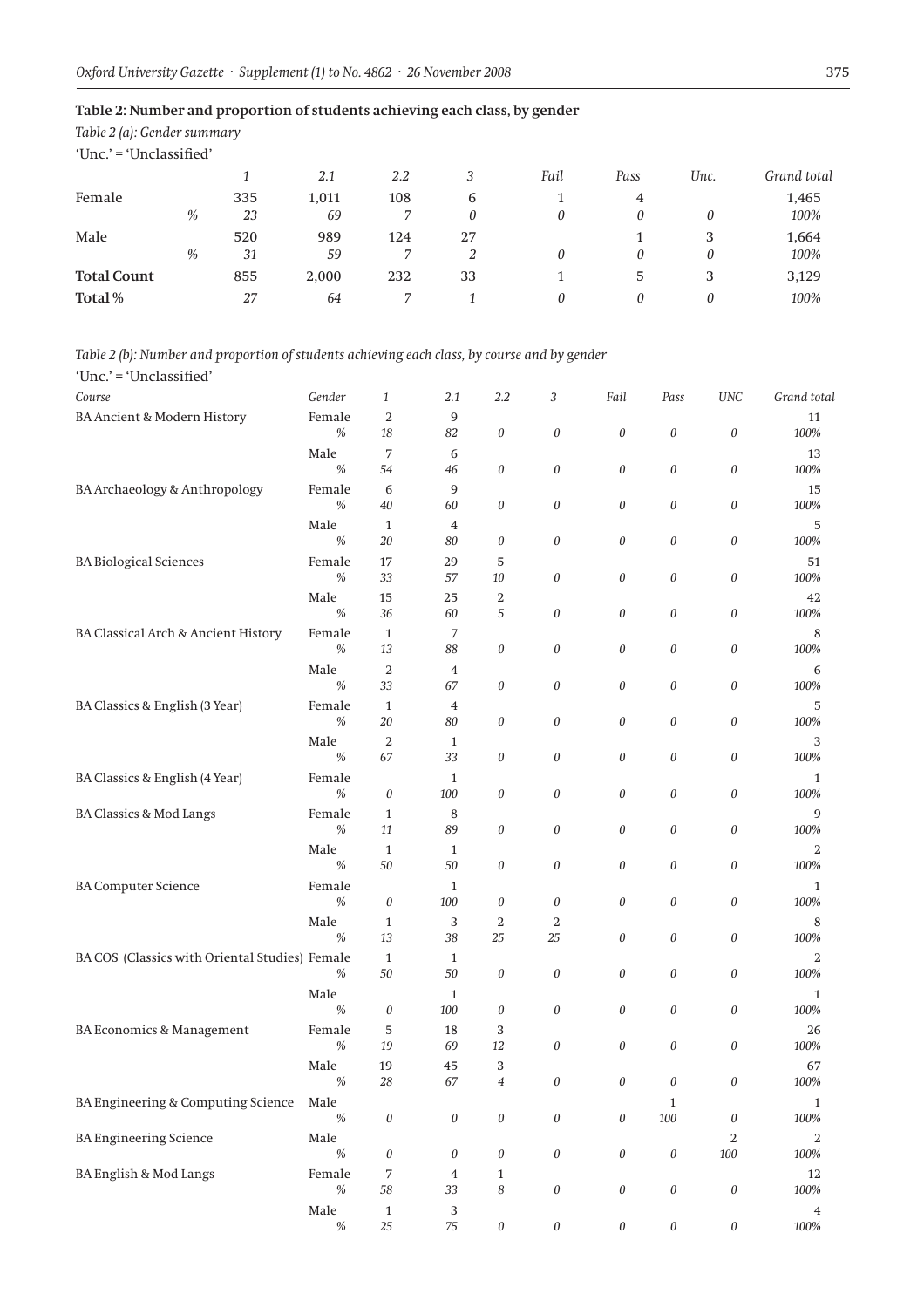| Course                                         | Gender         | 1                         | 2.1                     | <b>-</b> J<br>2.2              | - - - - - - -<br>$\sigma$ <sup><math>\ldots</math></sup><br>3 | Fail                      | Pass                      | Unc.                      | Grand total  |
|------------------------------------------------|----------------|---------------------------|-------------------------|--------------------------------|---------------------------------------------------------------|---------------------------|---------------------------|---------------------------|--------------|
|                                                |                |                           |                         |                                |                                                               |                           |                           |                           |              |
| BA English Language & Literature               | Female<br>$\%$ | 27<br>18                  | 118<br>79               | $\overline{2}$<br>$\mathbf{1}$ | $\boldsymbol{0}$                                              | 0                         | 2<br>$\mathbf{1}$         | 0                         | 149<br>100%  |
|                                                |                |                           |                         |                                |                                                               |                           |                           |                           |              |
|                                                | Male<br>$\%$   | 24<br>27                  | 61<br>69                | 3<br>3                         | $\mathbf{1}$<br>$\mathbf{1}$                                  | 0                         | $\boldsymbol{0}$          | 0                         | 89<br>100%   |
|                                                |                |                           |                         |                                |                                                               |                           |                           |                           |              |
| BA Euro & Mid East Langs                       | Female<br>$\%$ | 3<br>75                   | $\mathbf{1}$<br>25      | 0                              | $\boldsymbol{0}$                                              | 0                         | $\boldsymbol{0}$          | 0                         | 4<br>100%    |
|                                                |                |                           |                         |                                |                                                               |                           |                           |                           |              |
|                                                | Male<br>$\%$   | $\boldsymbol{0}$          | $\overline{4}$<br>100   | 0                              | $\boldsymbol{0}$                                              | 0                         | $\boldsymbol{\mathit{0}}$ | 0                         | 4<br>100%    |
|                                                |                |                           |                         |                                |                                                               |                           |                           |                           |              |
| <b>BA Experimental Psychology</b>              | Female<br>$\%$ | 9<br>23                   | 30<br>77                |                                | $\boldsymbol{0}$                                              | 0                         | $\boldsymbol{\mathit{0}}$ | 0                         | 39           |
|                                                |                |                           |                         | 0                              |                                                               |                           |                           |                           | 100%         |
|                                                | Male<br>$\%$   | 3<br>21                   | 10<br>71                | $\mathbf{1}$<br>7              | $\boldsymbol{0}$                                              |                           | $\boldsymbol{\mathit{0}}$ |                           | 14<br>100%   |
|                                                |                |                           |                         |                                |                                                               | 0                         |                           | 0                         |              |
| <b>BA</b> Geography                            | Female         | 12                        | 32                      | 3                              |                                                               |                           |                           |                           | 47           |
|                                                | $\%$           | 26                        | 68                      | 6                              | $\boldsymbol{0}$                                              | 0                         | $\boldsymbol{\mathit{0}}$ | 0                         | 100%         |
|                                                | Male           | $\,8\,$                   | 36                      |                                |                                                               |                           |                           |                           | 44           |
|                                                | $\%$           | 18                        | 82                      | 0                              | $\boldsymbol{0}$                                              | 0                         | $\boldsymbol{\mathit{0}}$ | $\boldsymbol{0}$          | $100\%$      |
| <b>BA Geology</b>                              | Female         |                           |                         | $\mathbf{1}$                   |                                                               |                           |                           |                           | $\mathbf{1}$ |
|                                                | $\%$           | $\boldsymbol{0}$          | $\boldsymbol{0}$        | 100                            | $\boldsymbol{0}$                                              | 0                         | $\boldsymbol{\mathit{0}}$ | $\boldsymbol{0}$          | 100%         |
| <b>BA History</b>                              | Female         |                           | $\mathbf{1}$            |                                |                                                               |                           |                           |                           | 1            |
|                                                | $\%$           | $\boldsymbol{\mathit{0}}$ | $100\,$                 | 0                              | $\boldsymbol{0}$                                              | 0                         | $\boldsymbol{\mathit{0}}$ | $\boldsymbol{0}$          | 100%         |
|                                                | Male           |                           | $\overline{\mathbf{4}}$ |                                |                                                               |                           |                           |                           | 4            |
|                                                | $\%$           | $\boldsymbol{0}$          | 100                     | 0                              | $\boldsymbol{0}$                                              | 0                         | $\boldsymbol{\mathit{0}}$ | 0                         | $100\%$      |
| <b>BA History &amp; Politics</b>               | Female         |                           | $\mathbf{1}$            |                                |                                                               |                           |                           |                           | 1            |
|                                                | $\%$           | $\boldsymbol{0}$          | 100                     | 0                              | $\boldsymbol{0}$                                              | 0                         | $\boldsymbol{\mathit{0}}$ | 0                         | 100%         |
| <b>BA History of Art</b>                       | Female         | 4                         | 8                       |                                |                                                               |                           |                           |                           | 12           |
|                                                | $\%$           | 33                        | 67                      | 0                              | $\boldsymbol{0}$                                              | 0                         | $\boldsymbol{\mathit{0}}$ | 0                         | $100\%$      |
| <b>BA Human Sciences</b>                       | Female         | $\,2$                     | 20                      | 1                              |                                                               |                           |                           |                           | 23           |
|                                                | $\%$           | 9                         | 87                      | $\overline{\mathcal{A}}$       | $\boldsymbol{0}$                                              | 0                         | $\boldsymbol{\mathit{0}}$ | 0                         | $100\%$      |
|                                                | Male           | 3                         | 5                       | $\mathbf{1}$                   |                                                               |                           |                           |                           | 9            |
|                                                | %              | 33                        | 56                      | 11                             | $\boldsymbol{0}$                                              | 0                         | $\boldsymbol{0}$          | 0                         | 100%         |
| BA Jurisprudence                               | Female         | 18                        | 83                      | 11                             | $\mathbf{1}$                                                  | 1                         |                           |                           | 114          |
|                                                | $\%$           | 16                        | 73                      | $10\,$                         | $\mathbf{1}$                                                  | $\mathbf{1}$              | $\boldsymbol{0}$          | 0                         | 100%         |
|                                                | Male           | 16                        | 64                      | 6                              | 5                                                             |                           |                           |                           | 91           |
|                                                | $\%$           | 18                        | 70                      | 7                              | 5                                                             | 0                         | $\boldsymbol{0}$          | 0                         | 100%         |
| BA Jurisprudence (with Law in Europe) Female   |                | 3                         | 17                      | $\mathbf{1}$                   |                                                               |                           |                           |                           | 21           |
|                                                | $\%$           | 14                        | 81                      | 5                              | $\boldsymbol{0}$                                              | 0                         | $\boldsymbol{0}$          | 0                         | 100%         |
|                                                | Male           | $\overline{4}$            | 8                       |                                |                                                               |                           |                           |                           | 12           |
|                                                | $\%$           | 33                        | 67                      | 0                              | 0                                                             | 0                         | 0                         | 0                         | $100\%$      |
| BA Lit Hum-Course 1                            | Female         | 12                        | 28                      | 3                              |                                                               |                           | 2                         |                           | 45           |
|                                                | $\%$           | $27\,$                    | 62                      | 7                              | $\boldsymbol{0}$                                              | 0                         | $\overline{\mathbf{4}}$   | 0                         | $100\%$      |
|                                                | Male           | 16                        | 34                      | 4                              |                                                               |                           |                           |                           | 54           |
|                                                | $\%$           | 30                        | 63                      | 7                              | $\boldsymbol{0}$                                              | 0                         | $\boldsymbol{\mathit{0}}$ | 0                         | 100%         |
| BA Lit Hum-Course 2                            | Female         |                           | $\overline{4}$          | 2                              |                                                               |                           |                           |                           | 6            |
|                                                | $\%$           | $\boldsymbol{\theta}$     | 67                      | 33                             | $\boldsymbol{0}$                                              | 0                         | $\boldsymbol{\mathit{0}}$ | $\boldsymbol{0}$          | 100%         |
|                                                | Male           | $\mathbf{1}$              | $\mathbf{1}$            |                                |                                                               |                           |                           |                           | 2            |
|                                                | $\%$           | $50\,$                    | $50\,$                  | 0                              | $\boldsymbol{0}$                                              | 0                         | $\boldsymbol{0}$          | $\boldsymbol{0}$          | 100%         |
| <b>BA</b> Materials Science                    | Male           |                           |                         |                                |                                                               |                           |                           | 1                         | $\mathbf{1}$ |
|                                                | %              | $\boldsymbol{0}$          | $\theta$                | 0                              | $\boldsymbol{0}$                                              | 0                         | $\boldsymbol{0}$          | 100                       | 100%         |
| BA Mathematics <sup>1</sup>                    | Female         | 6                         | 12                      | 3                              |                                                               |                           |                           |                           | 21           |
|                                                | $\%$           | 29                        | 57                      | 14                             | $\boldsymbol{0}$                                              | 0                         | $\boldsymbol{\mathit{0}}$ | $\boldsymbol{0}$          | 100%         |
|                                                | Male           |                           | $20\,$                  |                                |                                                               |                           |                           |                           |              |
|                                                | $\%$           | $\bf 4$<br>12             | 61                      | 5<br>15                        | $\overline{\mathbf{4}}$<br>12                                 | 0                         | $\boldsymbol{\mathit{0}}$ | $\boldsymbol{0}$          | 33<br>100%   |
|                                                |                |                           |                         |                                |                                                               |                           |                           |                           |              |
| BA Mathematics & Computer Science <sup>1</sup> | Female<br>$\%$ | $\mathbf{1}$              |                         | 0                              |                                                               | 0                         | $\boldsymbol{\mathit{0}}$ | $\boldsymbol{0}$          | $\mathbf{1}$ |
|                                                |                | 100                       | $\boldsymbol{0}$        |                                | $\boldsymbol{0}$                                              |                           |                           |                           | 100%         |
|                                                | Male           | $\,2$                     | $\mathbf{1}$            | 2                              |                                                               |                           |                           |                           | 5            |
|                                                | $\%$           | $40\,$                    | $20\,$                  | $40\,$                         | $\boldsymbol{0}$                                              | 0                         | $\boldsymbol{0}$          | $\boldsymbol{0}$          | 100%         |
| BA Mathematics & Philosophy <sup>1</sup>       | Female         | $\mathbf{1}$              | $\mathbf{1}$            |                                |                                                               |                           |                           |                           | 2            |
|                                                | $\%$           | $50\,$                    | $50\,$                  | $\it{0}$                       | $\boldsymbol{0}$                                              | 0                         | $\boldsymbol{0}$          | $\boldsymbol{0}$          | $100\%$      |
|                                                | Male           | $\mathbf{1}$              | 2                       |                                |                                                               |                           |                           |                           | 3            |
|                                                | $\%$           | 33                        | 67                      | $\boldsymbol{0}$               | $\boldsymbol{0}$                                              | $\boldsymbol{\mathit{0}}$ | $\boldsymbol{\mathit{0}}$ | $\boldsymbol{\mathit{0}}$ | 100%         |

*Table 2 (b): Number and proportion of students achieving each class, by course and by gender* continued

 $^{\rm 1}$  Refers only to those students who have not gone on to Part C.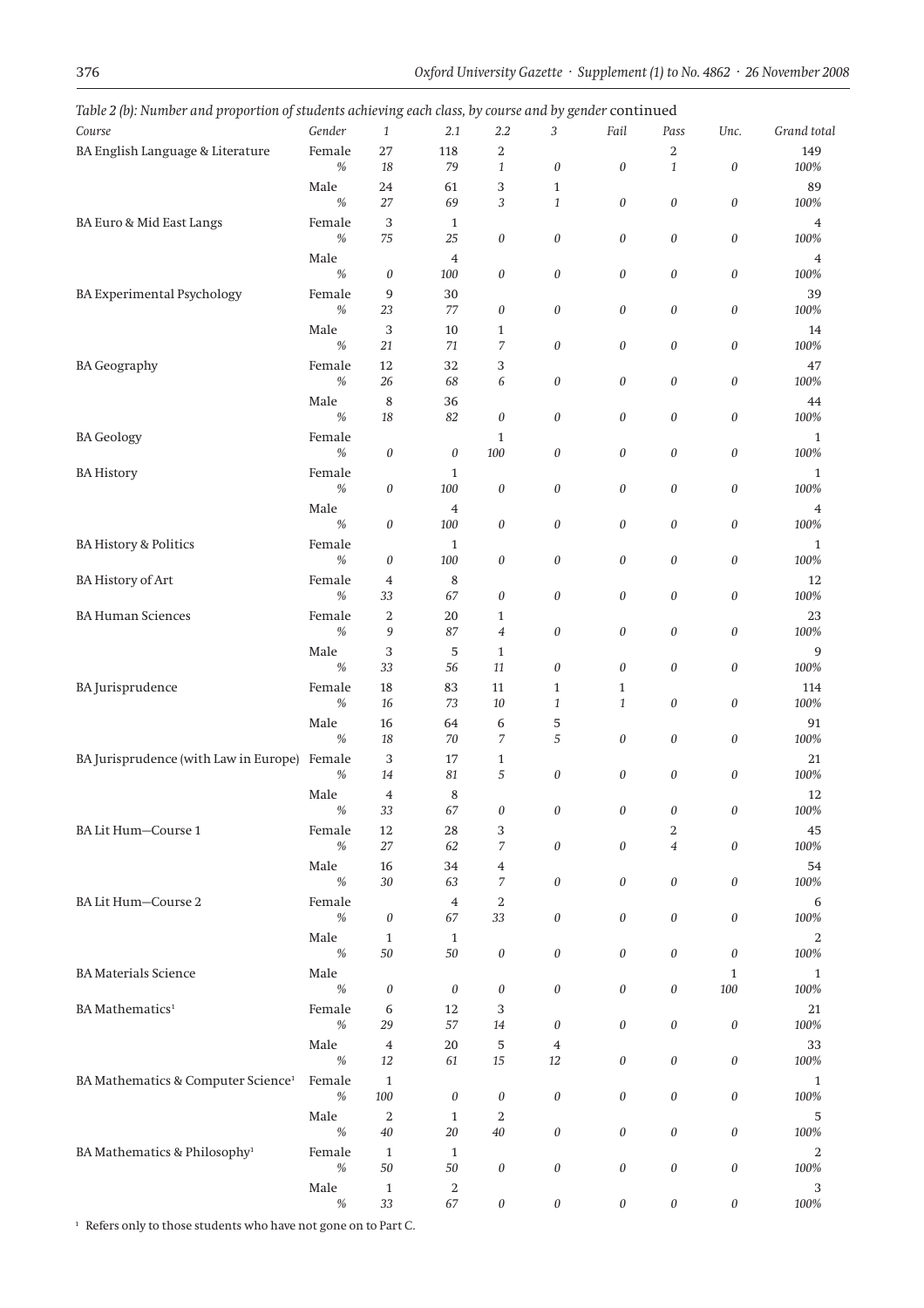|  |  |  |  |  | Table 2 (b): Number and proportion of students achieving each class, by course and by gender $\operatorname{continued}$ |  |  |
|--|--|--|--|--|-------------------------------------------------------------------------------------------------------------------------|--|--|
|  |  |  |  |  |                                                                                                                         |  |  |

| Table 2 (b). Number and proportion of stadents achieving each class, by course and by gender continued |                |                            |                      |                           |                           |                           |                           |                           |                |
|--------------------------------------------------------------------------------------------------------|----------------|----------------------------|----------------------|---------------------------|---------------------------|---------------------------|---------------------------|---------------------------|----------------|
| Course                                                                                                 | Gender         | 1                          | 2.1                  | 2.2                       | 3                         | Fail                      | Pass                      | Unc.                      | Grand total    |
| BA Mathematics & Statistics <sup>1</sup>                                                               | Female         | 3                          | $\overline{4}$       | 3                         |                           |                           |                           |                           | 10             |
|                                                                                                        | $\%$           | $30\,$                     | $40\,$               | $30\,$                    | $\boldsymbol{0}$          | $\boldsymbol{\mathit{0}}$ | $\boldsymbol{\mathit{0}}$ | 0                         | 100%           |
|                                                                                                        | Male<br>$\%$   | 5<br>56                    | 3<br>33              | $\mathbf{1}$<br>11        | $\boldsymbol{0}$          | 0                         | 0                         | $\boldsymbol{\mathit{0}}$ | 9<br>100%      |
| <b>BA</b> Medical Sciences                                                                             | Female         | 23                         | 58                   | 2                         |                           |                           |                           |                           | 83             |
|                                                                                                        | $\%$           | 28                         | 70                   | $\boldsymbol{2}$          | $\boldsymbol{0}$          | 0                         | 0                         | 0                         | 100%           |
|                                                                                                        | Male           | 12                         | 50                   | 3                         |                           |                           |                           |                           | 65             |
|                                                                                                        | $\%$           | 18                         | 77                   | 5                         | $\boldsymbol{0}$          | 0                         | 0                         | $\boldsymbol{\mathit{0}}$ | 100%           |
| BA Mod Hist & Mod Langs                                                                                | Female<br>$\%$ | $\mathbf{1}$<br>7          | 13<br>93             | $\boldsymbol{\theta}$     | $\boldsymbol{0}$          | 0                         | 0                         | $\boldsymbol{\mathit{0}}$ | 14<br>100%     |
|                                                                                                        | Male           | $\overline{4}$             | $\overline{4}$       |                           |                           |                           |                           |                           | 8              |
|                                                                                                        | $\%$           | 50                         | 50                   | 0                         | $\boldsymbol{0}$          | 0                         | 0                         | 0                         | 100%           |
| <b>BA</b> Mod Langs                                                                                    | Female         | 29                         | 72                   | 13                        |                           |                           |                           |                           | 114            |
|                                                                                                        | $\%$           | 25                         | 63                   | 11                        | $\boldsymbol{0}$          | 0                         | 0                         | 0                         | 100%           |
|                                                                                                        | Male           | 23                         | 35                   | 5                         |                           |                           |                           |                           | 63             |
|                                                                                                        | %              | 37                         | 56                   | 8                         | $\boldsymbol{0}$          | 0                         | 0                         | 0                         | 100%           |
| <b>BA</b> Modern History                                                                               | Female<br>$\%$ | 23<br>19                   | 96<br>79             | 3<br>$\overline{2}$       | $\boldsymbol{0}$          | 0                         | 0                         | 0                         | 122<br>$100\%$ |
|                                                                                                        | Male           | 41                         | 85                   | 6                         | $\mathbf{1}$              |                           |                           |                           | 133            |
|                                                                                                        | %              | 31                         | 64                   | 5                         | $\mathbf{1}$              | 0                         | 0                         | $\boldsymbol{\mathit{0}}$ | 100%           |
| BA Modern History & Economics                                                                          | Female         |                            | $\mathbf{1}$         |                           |                           |                           |                           |                           | 1              |
|                                                                                                        | $\%$           | $\boldsymbol{0}$           | 100                  | $\boldsymbol{\mathit{0}}$ | $\boldsymbol{0}$          | 0                         | 0                         | $\boldsymbol{0}$          | 100%           |
|                                                                                                        | Male           | $\boldsymbol{2}$           | $\overline{4}$       | $\mathbf{1}$              |                           |                           |                           |                           | 7              |
|                                                                                                        | %              | 29                         | 57                   | 14                        | $\boldsymbol{0}$          | 0                         | 0                         | $\boldsymbol{0}$          | 100%           |
| BA Modern History & English                                                                            | Female<br>$\%$ | $\,2$<br>33                | $\overline{4}$<br>67 | $\boldsymbol{\mathit{0}}$ | $\boldsymbol{0}$          | 0                         | 0                         | $\boldsymbol{0}$          | 6<br>100%      |
|                                                                                                        | Male           | $\mathbf{1}$               |                      |                           |                           |                           |                           |                           | $\mathbf{1}$   |
|                                                                                                        | %              | 100                        | $\theta$             | 0                         | $\boldsymbol{0}$          | 0                         | 0                         | $\boldsymbol{0}$          | 100%           |
| BA Modern History & Politics                                                                           | Female         |                            | 19                   | 2                         |                           |                           |                           |                           | 21             |
|                                                                                                        | $\%$           | $\boldsymbol{0}$           | 90                   | $10\,$                    | $\boldsymbol{0}$          | 0                         | 0                         | $\boldsymbol{0}$          | 100%           |
|                                                                                                        | Male           | 13                         | 18                   | $\mathbf{1}$              |                           |                           |                           |                           | 32             |
|                                                                                                        | %              | 41                         | 56                   | 3                         | $\boldsymbol{0}$          | 0                         | 0                         | 0                         | 100%           |
| <b>BA</b> Music                                                                                        | Female<br>$\%$ | 7<br>21                    | 24<br>73             | $\boldsymbol{2}$<br>6     | $\boldsymbol{0}$          | 0                         | 0                         | $\boldsymbol{0}$          | 33<br>100%     |
|                                                                                                        | Male           | 8                          | 17                   | 5                         | $\mathbf{1}$              |                           |                           |                           | 31             |
|                                                                                                        | %              | 26                         | 55                   | 16                        | 3                         | 0                         | 0                         | $\boldsymbol{\mathit{0}}$ | 100%           |
| BA Oriental Studies (3 Year)                                                                           | Female         | $\mathbf{1}$               | $\mathbf{1}$         |                           |                           |                           |                           |                           | 2              |
|                                                                                                        | $\%$           | $50\,$                     | $50\,$               | 0                         | $\boldsymbol{\mathit{0}}$ | 0                         | 0                         | $\boldsymbol{0}$          | 100%           |
|                                                                                                        | Male           |                            | 5                    |                           |                           |                           |                           |                           | 5              |
|                                                                                                        | $\frac{0}{0}$  | $\boldsymbol{0}$           | 100                  | $\boldsymbol{0}$          | $\boldsymbol{0}$          | 0                         | $\boldsymbol{0}$          | 0                         | 100%           |
| <b>BA Oriental Studies (4 Year)</b>                                                                    | Female<br>$\%$ | $\,8\,$<br>47              | $\,8\,$<br>47        | $\mathbf{1}$<br>6         | $\boldsymbol{0}$          | 0                         | 0                         | $\boldsymbol{\mathit{0}}$ | 17<br>100%     |
|                                                                                                        | Male           | $10\,$                     | 12                   |                           |                           |                           |                           |                           | 22             |
|                                                                                                        | $\%$           | $45\,$                     | 55                   | $\boldsymbol{0}$          | $\boldsymbol{0}$          | 0                         | 0                         | $\boldsymbol{\mathit{0}}$ | 100%           |
| BA Phil, Politics & Econ                                                                               | Female         | 14                         | 76                   | 3                         |                           |                           |                           |                           | 93             |
|                                                                                                        | $\%$           | 15                         | 82                   | 3                         | $\boldsymbol{0}$          | 0                         | 0                         | $\boldsymbol{\mathit{0}}$ | 100%           |
|                                                                                                        | Male           | 31                         | 116                  | 6                         |                           |                           |                           |                           | 153            |
|                                                                                                        | $\%$           | $20\,$                     | 76                   | 4                         | $\boldsymbol{0}$          | 0                         | $\boldsymbol{0}$          | $\boldsymbol{\mathit{0}}$ | $100\%$        |
| BA Philosophy & Mod Langs                                                                              | Female<br>$\%$ | $\overline{2}$<br>$20\,$   | 7<br>$70\,$          | $\mathbf{1}$<br>$10\,$    | $\boldsymbol{0}$          | 0                         | 0                         | $\boldsymbol{\mathit{0}}$ | $10\,$<br>100% |
|                                                                                                        | Male           | 3                          | $\overline{4}$       |                           |                           |                           |                           |                           | 7              |
|                                                                                                        | $\%$           | $43\,$                     | 57                   | $\boldsymbol{\theta}$     | $\boldsymbol{0}$          | 0                         | 0                         | $\boldsymbol{\mathit{0}}$ | $100\%$        |
| BA Philosophy & Theology                                                                               | Female         | $\,2$                      | 7                    | 2                         |                           |                           |                           |                           | 11             |
|                                                                                                        | $\%$           | $18\,$                     | 64                   | $18\,$                    | $\boldsymbol{0}$          | 0                         | 0                         | $\boldsymbol{\mathit{0}}$ | $100\%$        |
|                                                                                                        | Male           | 2                          | 10                   | $\mathbf{1}$              |                           |                           |                           |                           | 13             |
|                                                                                                        | $\%$           | $15\,$                     | 77                   | 8                         | $\boldsymbol{0}$          | 0                         | $\boldsymbol{0}$          | $\boldsymbol{\mathit{0}}$ | $100\%$        |
| <b>BA Physics</b>                                                                                      | Female<br>$\%$ | $\boldsymbol{2}$<br>$10\,$ | 10<br>$50\,$         | 7<br>35                   | $\mathbf{1}$<br>5         | $\boldsymbol{\mathit{0}}$ | $\boldsymbol{\mathit{0}}$ | $\boldsymbol{\mathit{0}}$ | 20<br>$100\%$  |
|                                                                                                        | Male           | $\boldsymbol{9}$           | 26                   | $11\,$                    | $\overline{4}$            |                           |                           |                           | 50             |
|                                                                                                        |                |                            |                      |                           |                           |                           |                           |                           |                |

 $^{\rm 1}$  Refers only to those students who have not gone on to Part C.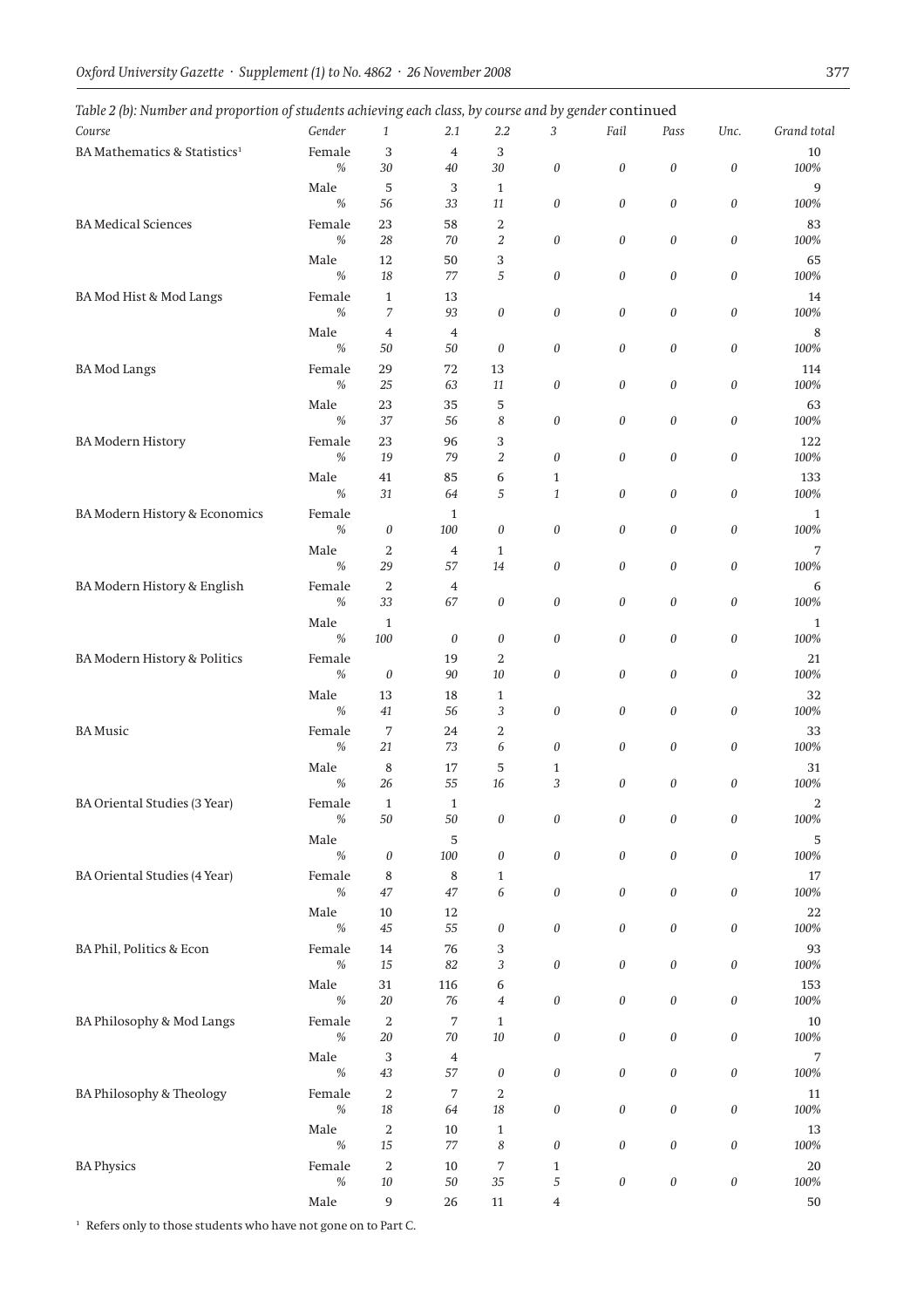|                                                                                                        | $\%$                  | 18                 | 52                   | 22                         | 8                            | $\theta$                  | $\theta$              | $\theta$              | 100%          |
|--------------------------------------------------------------------------------------------------------|-----------------------|--------------------|----------------------|----------------------------|------------------------------|---------------------------|-----------------------|-----------------------|---------------|
| Table 2 (b): Number and proportion of students achieving each class, by course and by gender continued |                       |                    |                      |                            |                              |                           |                       |                       |               |
| Course                                                                                                 | Gender                | $\mathbf{1}$       | 2.1                  | 2.2                        | 3                            | Fail                      | Pass                  | Unc.                  | Grand total   |
| <b>BA Physiological Sciences</b>                                                                       | Female                | $\overline{4}$     | $\overline{4}$       |                            |                              |                           |                       |                       | 8             |
|                                                                                                        | $\%$                  | $50\,$             | 50                   | 0                          | $\boldsymbol{\mathit{0}}$    | $\boldsymbol{0}$          | $\boldsymbol{0}$      | $\boldsymbol{0}$      | 100%          |
|                                                                                                        | Male<br>$\%$          | $\boldsymbol{0}$   | 3<br>75              | $\mathbf{1}$<br>25         | $\boldsymbol{\mathit{0}}$    | 0                         | $\boldsymbol{0}$      | $\boldsymbol{0}$      | 4<br>100%     |
| BA Psych, Phil & Physiology                                                                            | Female                | 3                  | 17                   | 3                          |                              |                           |                       |                       | 23            |
|                                                                                                        | $\%$                  | 13                 | 74                   | 13                         | 0                            | 0                         | $\boldsymbol{\theta}$ | $\boldsymbol{0}$      | 100%          |
|                                                                                                        | Male                  | 3                  | $\overline{4}$       |                            |                              |                           |                       |                       | 7             |
|                                                                                                        | %                     | 43                 | 57                   | 0                          | $\boldsymbol{\mathit{0}}$    | 0                         | $\boldsymbol{\theta}$ | $\boldsymbol{0}$      | 100%          |
| <b>BATheology</b>                                                                                      | Female                |                    | 18                   |                            |                              |                           |                       |                       | 18            |
|                                                                                                        | $\%$<br>Male          | 0                  | 100                  | 0                          | $\boldsymbol{0}$             | 0                         | $\boldsymbol{0}$      | $\theta$              | 100%          |
|                                                                                                        | $\%$                  | 7<br>20            | 26<br>74             | 2<br>6                     | 0                            | 0                         | $\boldsymbol{0}$      | $\theta$              | 35<br>100%    |
| <b>BFA Fine Art</b>                                                                                    | Female                | $\,2$              | 6                    | 3                          |                              |                           |                       |                       | 11            |
|                                                                                                        | $\%$                  | 18                 | 55                   | 27                         | $\boldsymbol{0}$             | 0                         | $\boldsymbol{0}$      | $\boldsymbol{\theta}$ | 100%          |
|                                                                                                        | Male                  | $\mathbf{1}$       | 6                    | $\,2$                      |                              |                           |                       |                       | 9             |
|                                                                                                        | %                     | 11                 | 67                   | 22                         | $\boldsymbol{0}$             | 0                         | $\boldsymbol{0}$      | $\theta$              | 100%          |
| <b>B.Th Theology</b>                                                                                   | Female                |                    | $\boldsymbol{2}$     | $\mathbf{1}$               |                              |                           |                       |                       | 3             |
|                                                                                                        | $\%$                  | 0                  | 67<br>$\overline{2}$ | 33                         | 0                            | 0                         | $\boldsymbol{\theta}$ | $\boldsymbol{0}$      | 100%          |
|                                                                                                        | Male<br>%             | $\mathbf{1}$<br>14 | 29                   | $\overline{4}$<br>57       | 0                            | 0                         | $\boldsymbol{0}$      | $\boldsymbol{0}$      | 7<br>100%     |
| M.Biochem Molecular & Cell Biochem                                                                     | Female                | 11                 | 23                   | 6                          | $\mathbf{1}$                 |                           |                       |                       | 41            |
|                                                                                                        | $\%$                  | 27                 | 56                   | 15                         | 2                            | 0                         | $\boldsymbol{\theta}$ | $\theta$              | 100%          |
|                                                                                                        | Male                  | 12                 | 25                   | $\overline{4}$             | $\mathbf{1}$                 |                           |                       |                       | 42            |
|                                                                                                        | $\%$                  | 29                 | 60                   | 10                         | 2                            | 0                         | 0                     | $\boldsymbol{\theta}$ | 100%          |
| M.Chem Chemistry                                                                                       | Female                | 26                 | 29                   | 7                          | $\mathbf{1}$                 |                           |                       |                       | 63            |
|                                                                                                        | $\%$                  | 41                 | 46                   | 11                         | 2                            | 0                         | $\boldsymbol{0}$      | $\boldsymbol{\theta}$ | 100%          |
|                                                                                                        | Male<br>$\frac{0}{0}$ | 45<br>46           | 44<br>45             | 7<br>7                     | $\mathbf{1}$<br>$\mathbf{1}$ | 0                         | $\boldsymbol{0}$      | $\boldsymbol{0}$      | 97<br>100%    |
| M.Comp.Sci Computer Science                                                                            | Female                | $\mathbf{1}$       |                      | $\mathbf{1}$               |                              |                           |                       |                       | 2             |
|                                                                                                        | $\%$                  | $50\,$             | 0                    | 50                         | $\boldsymbol{0}$             | 0                         | $\boldsymbol{0}$      | $\boldsymbol{0}$      | 100%          |
|                                                                                                        | Male                  | 6                  | $\overline{2}$       | $\mathbf{1}$               | $\mathbf{1}$                 |                           |                       |                       | 10            |
|                                                                                                        | $\%$                  | 60                 | 20                   | $10\,$                     | 10                           | 0                         | $\boldsymbol{0}$      | $\boldsymbol{0}$      | 100%          |
| M.Earth.Sci Earth Sciences                                                                             | Female                | 2                  | 8                    | 2                          |                              |                           |                       |                       | 12            |
|                                                                                                        | $\%$                  | $17\,$             | 67                   | $17\,$                     | $\boldsymbol{\mathit{0}}$    | 0                         | 0                     | 0                     | $100\%$       |
|                                                                                                        | Male<br>$\%$          | 5<br>$31\,$        | 9<br>56              | $\boldsymbol{2}$<br>$13\,$ | $\boldsymbol{0}$             | $\boldsymbol{0}$          | $\boldsymbol{0}$      | $\boldsymbol{0}$      | 16<br>$100\%$ |
| M.Eng Engineering & Computing                                                                          | Female                | $\mathbf{1}$       | $\mathbf{1}$         |                            |                              |                           |                       |                       | 2             |
| Science                                                                                                | $\%$                  | $50\,$             | $50\,$               | 0                          | $\boldsymbol{0}$             | $\boldsymbol{\mathit{0}}$ | $\boldsymbol{0}$      | $\boldsymbol{0}$      | $100\%$       |
|                                                                                                        | Male                  | $\mathbf{1}$       | $\mathbf{1}$         | 4                          |                              |                           |                       |                       | 6             |
|                                                                                                        | $\%$                  | $17\,$             | $17\,$               | 67                         | $\boldsymbol{\mathit{0}}$    | 0                         | $\boldsymbol{0}$      | $\boldsymbol{0}$      | $100\%$       |
| M.Eng Engineering Science                                                                              | Female<br>$\%$        | 6<br>33            | 8<br>$44\,$          | 3<br>$17\,$                | $\mathbf{1}$<br>6            | $\boldsymbol{\mathit{0}}$ | $\boldsymbol{0}$      | $\boldsymbol{0}$      | 18<br>$100\%$ |
|                                                                                                        | Male                  | $40\,$             | 33                   | $12\,$                     | 6                            |                           |                       |                       | 91            |
|                                                                                                        | $\%$                  | $44\,$             | 36                   | $13\,$                     | 7                            | $\boldsymbol{\mathit{0}}$ | $\boldsymbol{0}$      | $\boldsymbol{0}$      | $100\%$       |
| M.Eng Engineering, Econ &                                                                              | Female                | 3                  | 3                    |                            | $\mathbf{1}$                 |                           |                       |                       | 7             |
| Management                                                                                             | $\%$                  | $43\,$             | 43                   | 0                          | $14\,$                       | $\boldsymbol{\mathit{0}}$ | $\boldsymbol{0}$      | $\boldsymbol{0}$      | $100\%$       |
|                                                                                                        | Male                  | 4                  | $10\,$               | 3                          |                              |                           |                       |                       | 17            |
|                                                                                                        | $\%$                  | 24                 | 59                   | $18\,$                     | $\boldsymbol{\mathit{0}}$    | $\boldsymbol{\mathit{0}}$ | $\boldsymbol{0}$      | $\boldsymbol{0}$      | $100\%$       |
| M.Eng Materials Science                                                                                | Female<br>$\%$        | 2<br>33            | $\overline{4}$       |                            |                              | $\boldsymbol{\mathit{0}}$ |                       |                       | 6             |
|                                                                                                        | Male                  | 3                  | 67<br>7              | 0<br>3                     | $\boldsymbol{\mathit{0}}$    |                           | $\boldsymbol{0}$      | $\boldsymbol{0}$      | 100%<br>13    |
|                                                                                                        | $\%$                  | 23                 | 54                   | 23                         | $\boldsymbol{\mathit{0}}$    | $\boldsymbol{\mathit{0}}$ | $\boldsymbol{0}$      | $\boldsymbol{0}$      | 100%          |
| M.Eng Materials, Econ & Management Female                                                              |                       |                    | $\mathbf{1}$         |                            |                              |                           |                       |                       | $\mathbf{1}$  |
|                                                                                                        | $\%$                  | $\boldsymbol{0}$   | $100\,$              | 0                          | $\boldsymbol{\mathit{0}}$    | $\boldsymbol{\mathit{0}}$ | $\boldsymbol{0}$      | $\boldsymbol{0}$      | 100%          |
|                                                                                                        | Male                  | $\mathbf{1}$       | 2                    |                            |                              |                           |                       |                       | 3             |
|                                                                                                        | $\%$                  | 33                 | 67                   | 0                          | $\boldsymbol{\mathit{0}}$    | $\boldsymbol{\mathit{0}}$ | $\boldsymbol{\theta}$ | $\boldsymbol{\theta}$ | 100%          |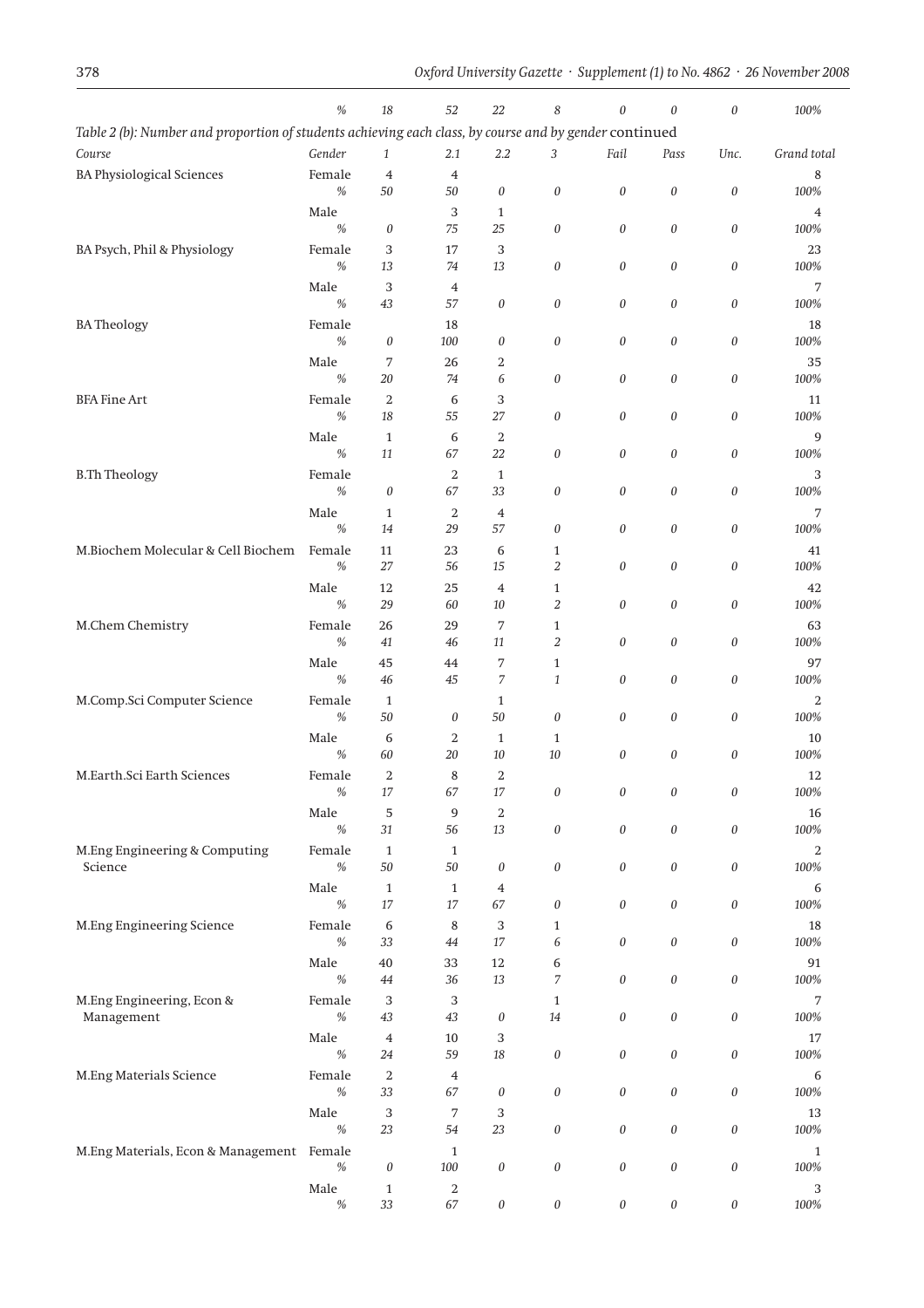| x.<br>் ட<br>Course                                  | Gender                  | ◡<br>$\mathbf{1}$    | 2.1      | $2.2\,$              | ╯<br>3           | Fail         | Pass     | Unc.     | Grand total |
|------------------------------------------------------|-------------------------|----------------------|----------|----------------------|------------------|--------------|----------|----------|-------------|
| M.Math Mathematics <sup>2</sup>                      | Female<br>$\frac{0}{0}$ | 8<br>28              | 18<br>62 | 3<br>10              | $\boldsymbol{0}$ | $\theta$     | 0        | $\theta$ | 29<br>100%  |
|                                                      | Male<br>$\frac{0}{0}$   | 33<br>50             | 28<br>42 | 5<br>8               | $\boldsymbol{0}$ | $\theta$     | 0        | 0        | 66<br>100%  |
| M.Math Mathematics & Statistics <sup>2</sup>         | Female<br>$\frac{0}{0}$ | $\theta$             | 4<br>57  | 3<br>43              | $\boldsymbol{0}$ | $\theta$     | $\theta$ | $\theta$ | 7<br>100%   |
|                                                      | Male<br>$\frac{0}{0}$   | 4<br>57              | 1<br>14  | $\overline{2}$<br>29 | $\boldsymbol{0}$ | $\theta$     | $\theta$ | 0        | 100%        |
| M.Math.Comp.Sci Maths & Comp<br>Science <sup>2</sup> | Male<br>$\frac{0}{0}$   | 6<br>60              | 4<br>40  | 0                    | $\theta$         | $\theta$     | 0        | 0        | 10<br>100%  |
| M.Math.Phil Mathematics &<br>Philosophy <sup>2</sup> | Female<br>$\frac{0}{0}$ | 5<br>71              | 1<br>14  | $\mathbf{1}$<br>14   | $\theta$         | $\theta$     | $\theta$ | 0        | 100%        |
|                                                      | Male<br>$\frac{0}{0}$   | 7<br>58              | 4<br>33  | $\mathbf{1}$<br>8    | $\boldsymbol{0}$ | $\theta$     | $\theta$ | 0        | 12<br>100%  |
| <b>M.Phys Physics</b>                                | Female<br>$\frac{0}{0}$ | 3<br>21              | 11<br>79 | 0                    | $\boldsymbol{0}$ | $\theta$     | $\theta$ | $\theta$ | 14<br>100%  |
|                                                      | Male<br>$\frac{0}{0}$   | 44<br>49             | 43<br>48 | 2<br>$\overline{2}$  | $\boldsymbol{0}$ | $\theta$     | 0        | 0        | 89<br>100%  |
| M.Phys.Phil Physics & Philosophy                     | Female<br>$\frac{0}{0}$ | 2<br>25              | 6<br>75  | 0                    | $\theta$         | $\theta$     | $\theta$ | 0        | 8<br>100%   |
|                                                      | Male<br>$\frac{0}{0}$   | $\overline{2}$<br>40 | 3<br>60  | $\theta$             | $\theta$         | $\theta$     | 0        | 0        | 5<br>100%   |
| <b>Total count</b>                                   |                         | 855                  | 2,000    | 232                  | 33               | $\mathbf{1}$ | 5        | 3        | 3,129       |
| Total%                                               |                         | 27                   | 64       | 7                    | $\mathbf{1}$     | $\theta$     | 0        | 0        | 100%        |

*Table 2 (b): Number and proportion of students achieving each class, by course and by gender* continued

<sup>2</sup> In line with the policy agreed by the Educational, Policy and Standards Committee in Trinity Term 2008, the proportion of students achieving a particular class in the M.Math and joint four-year courses in Mathematics is calculated as a weighted average of their mark in Parts A and B (50%) and Part C (50%).